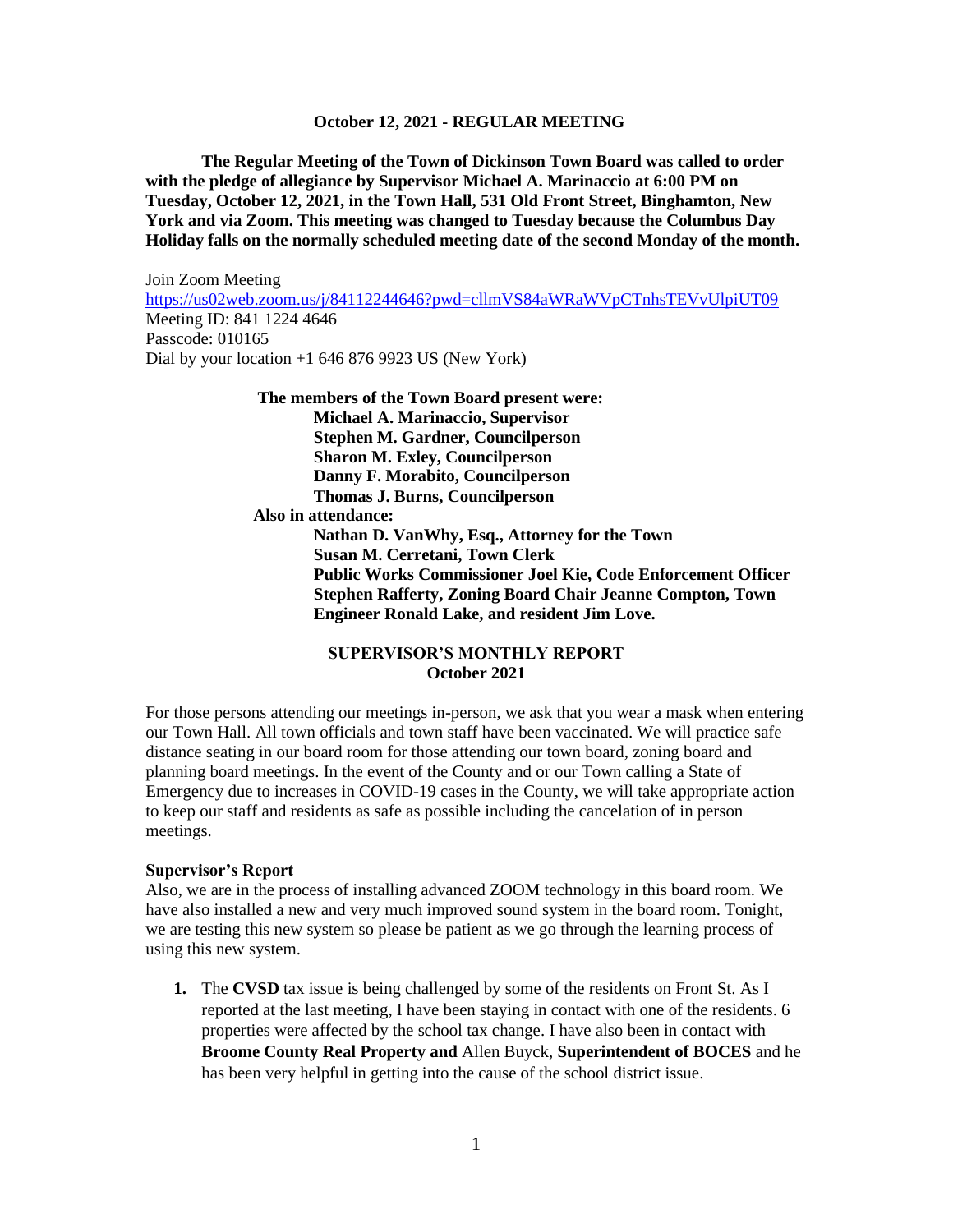## **SUPERVISOR'S REPORT CONTINUED:**

- **2.** 36, 39 and 51 Pulaski properties remain building code violations issues. The County now owns 37 and 51. It was reported that 39 has been sold to a Paul Whitney and the property officially is owned by Mr. Whitney. A large water/sewer bill remains open for that property. This can be another case where the town needs to send out non-payment warnings and shutoff notices to those property owners who do not pay their bills. I will discuss the steps that we will be taking in regard to those properties that do not pay their water bills. Town policies regarding unpaid utility bills is in place so no formal action will be required by the board. Tonight, we will vote on officially condemning the property at 36 Pulaski. The county may be taking over the property due to unpaid taxes sometime between November of this year and around February of next year.
- **3.** After receiving confirmation from the Federal government that the **SAM Grant** application was received and confirmed, I received another message while I was away that it was not accepted due to differences in our mailing address. After reviewing the documents, we believed that the Feds had inserted a ST-4 in our address which is not related to our town hall address. After trying to correct this, I resubmitted another letter and added the ST-4. After several resubmittals, the notarized letter and my information was accepted. In regard to the reporting of funds spent from the **American Rescue Plan**, the Federal government has put a hold on reporting until April of next year.
- **4. Association Of Towns Executive Board** met on Tuesday, Sept. 28 for our **Annual Executive** meeting. On the agenda was the **Annual Training School** event in New York City scheduled for February as to whether to continue planning for this event. After a great deal of discussion, we voted unanimously to proceed with the event.
- **5.** On October 28, starting at 1 pm to 2:30 PM, **NYSEG** has invited me to participate in a virtual meeting dealing with emergencies and other weather-related events.
- **6.** We received a check from our insurance carrier, **Comp Alliance**, for \$3,378ndue to our good safety record.
- **7. The State Comptroller's Fiscal Stress Reports for 2020** showed the Town of Dickinson to be in very good standing.
- **8.** The **Sunrise Terrace Association** will hold their **Annual Halloween Party** in our Town Hall parking lot on October 30, from 3 pm to 5 pm. The **Prospect Terrace Fire Company** will be there to support the gathering.
- **9. Foland Lumber Company** located on Old Front St. has submitted plans to add a second story addition and a show room. The project is under a **239 Review**. I want to congratulate the new owners of Foland Lumber in the great improvements they are making with the entire property.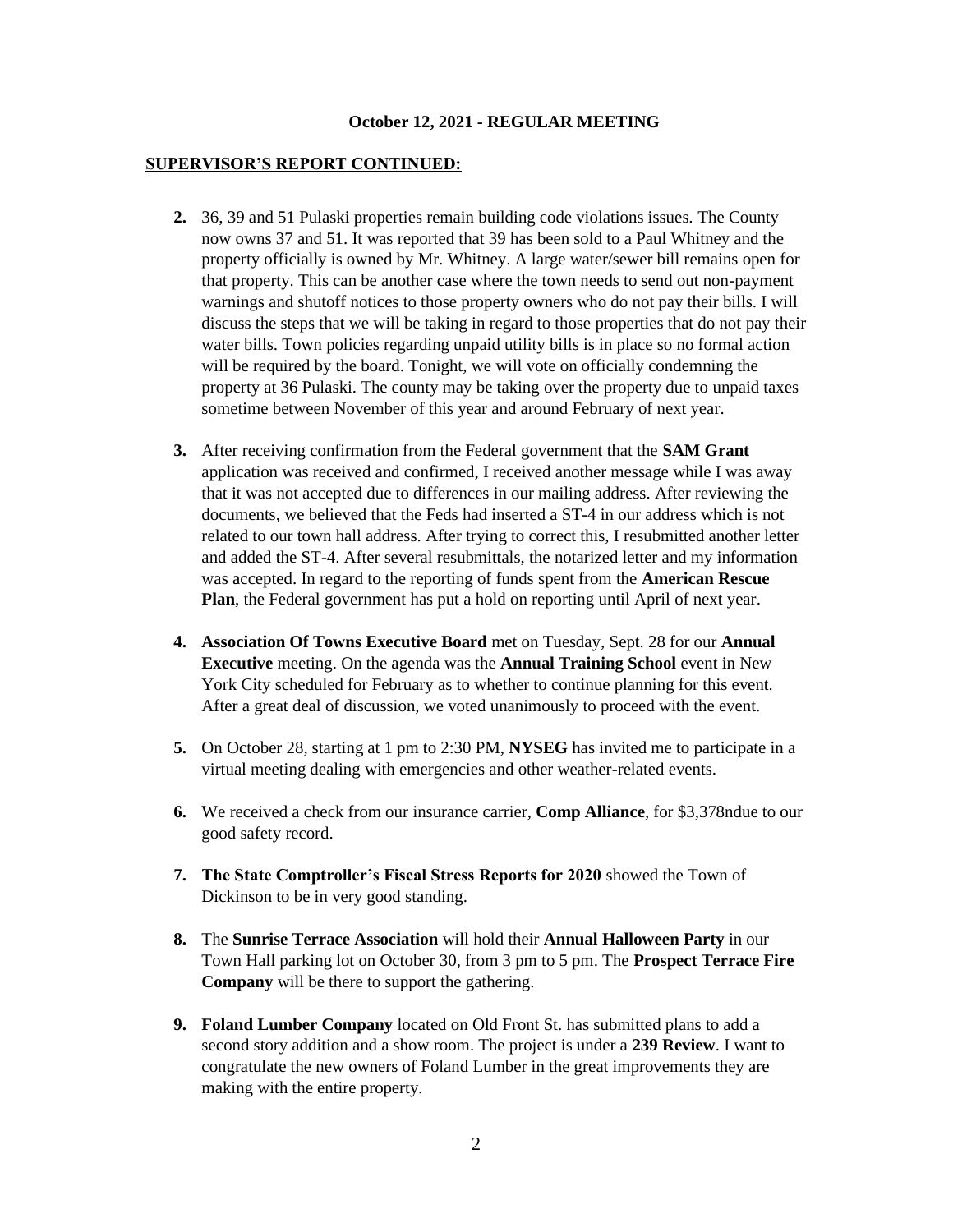### **SUPERVISOR'S REPORT CONTINUED:**

- **10.** I have reviewed the Town charge card purchases. The total amount charged is higher than usual due to the purchases of technical equipment and parts needed for our sound system and advanced **ZOOM** ability. Those costs may be covered by the **American Rescue Grant** which we will submit to. Otherwise, I found no issues.
- **11.** If you all read the email that our Town Clerk sent out last week, you will know that there are new alarm keypads at our two entrances. Sue sent out instructions on how to arm and disarm the alarm system which is somewhat different than the old system. Any questions, see me after the meeting. There have been some issues with the new system, but they are being addressed. In a few weeks our new doors will be installed along with a keyless entry system. All town staff and officials will be issued a key fob that will be used to unlock the doors and turn off the alarm when unlocking. Additional instructions are forth coming.
- 12. I had a very long and productive discussion with Chenango Town Supervisor Joanne Klenovic regarding their mitigation of the flooding issues in Chenango that also have a tremendous negative affect to our residents who live in **Chenango Shores**. Their flooding issues are very complicated due to many homeowners not wanting to make changes to their properties where there is creeks and ditches that are one of the causes of flash flooding. In some cases, widening of these streams/ditches by many feet would take a very large portion of the properties. **DEC**, **Soil & Water**, various engineers, **NYSDOT** and many other experts dealing with flooding are involved in this mitigation effort. Costs are estimated to be in the millions of dollars. Our state officials are researching any funding to offset the cost. There has been work done on various culverts and ditches while this review process is taking place. I have requested a written copy of this process for our records and review as Chenango moves forward.

### **Code Violations/Appearance Tickets**

I have not received any violation notices.

# **Building Permits**

1. 557 Old Front St., (20 Pleasant Court), concrete pad for a carport.

## **Dog Control Reports**

This report covers September 2021.

VILLAGE: There were 23 action items of which 13 due to past due dog licensing. Other issues include dog defecating someone property, several issues with dogs running out from their place of residence when people walk by.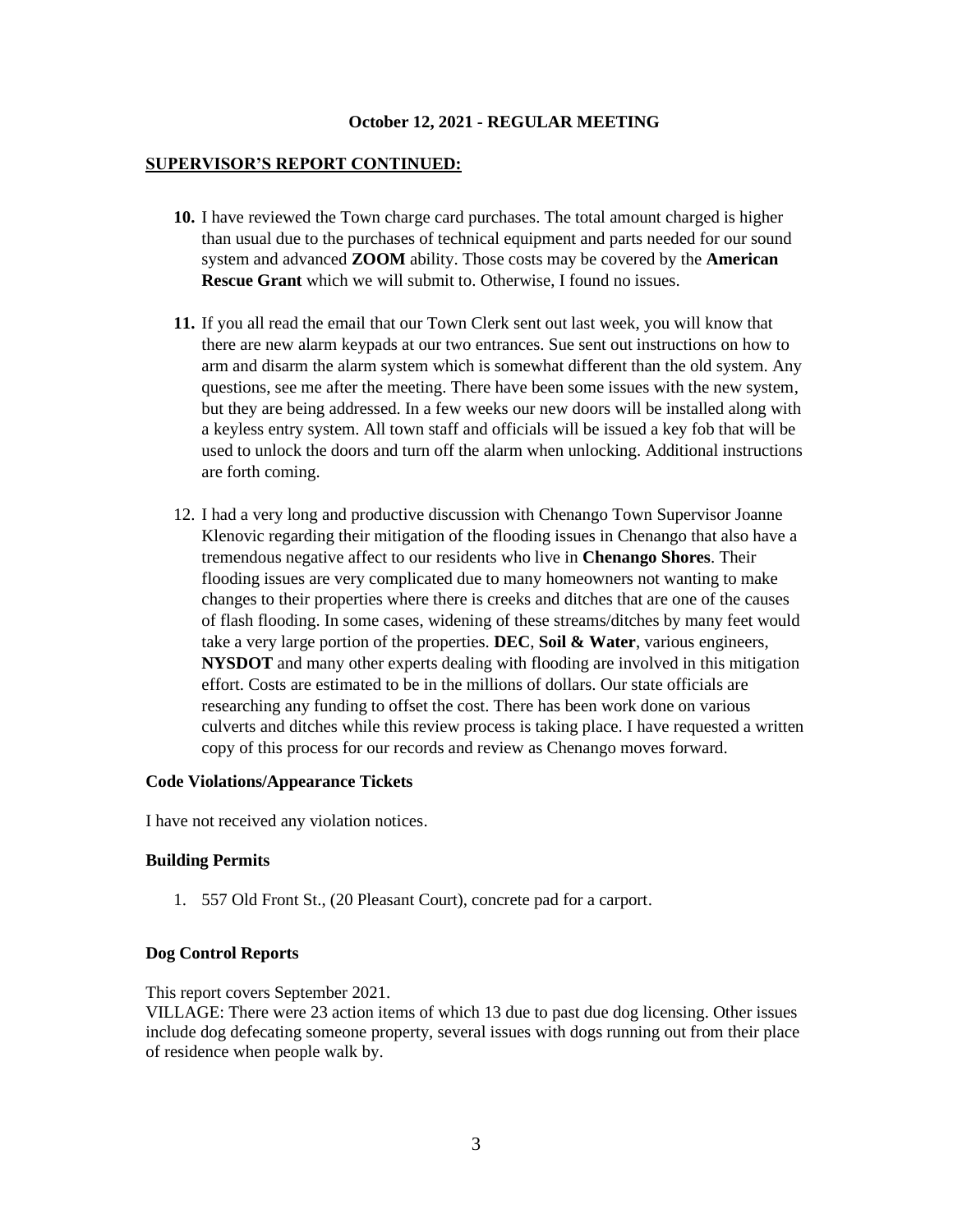# **SUPERVISOR'S REPORT CONTINUED:**

TOWN: There were 13 action items of which 10 are due to past-due dog licensing. Received a call from a relative of a resident living in the town to remove the dog from the resent due to drug issues. We have no authority to do that, but we referred the relative to the **Humane Society** and request an emergency hold.

I received a letter from **NYS Agriculture & Markets** who performed an inspection of our **Dog Control Officer** reports and found everything to be satisfactory.

### **NYSEG UTILITY SHUTOFF NOTICES**

No notices received

# **NEXT TOWN BOARD MEETING**

Our next Town Board meeting is scheduled for Monday, November 1, 5:30 PM. This meeting will be in person and on **ZOOM** baring any technical and **COVID** issues.

# **PUBLIC COMMENTS**

No public comments

# **COMMITTEE REPORTS**

• **FINANCE**

# o **TOWN CLERK MONTHLY FINANCIAL REPORT**

Councilperson Gardner made a motion to accept the **September 2021 Monthly Financial Report** for the **Town Clerk in the amount of \$1,394.50.** On a motion by Councilperson Gardner seconded by Councilperson Exley. All in favor.

### o **SUPERVISOR'S REPORT**

Councilperson Gardner made a motion to accept the **August 2021 Monthly Financial Report** (ending balance**)** for the **Town Supervisor in the amount of \$1,729,788.31.** On a motion by Councilperson Morabito seconded by Councilperson Gardner. All in favor.

Councilperson Gardner made a motion to accept the **September 2021 Monthly Financial Report** (ending balance) for the **Town Supervisor in the amount of \$1,594,975.48.** On a motion by Councilperson Gardner seconded by Councilperson Exley. All in favor.

# o **JUSTICE COURT REPORT**

Councilperson Gardner made a motion to accept the **August 2021 Monthly Financial Report** for the **Town Court** in the amount of **\$34,115.00** seconded by Councilperson Burns. \$27,236.50 State, \$6,549 Town, \$302 County. All in favor.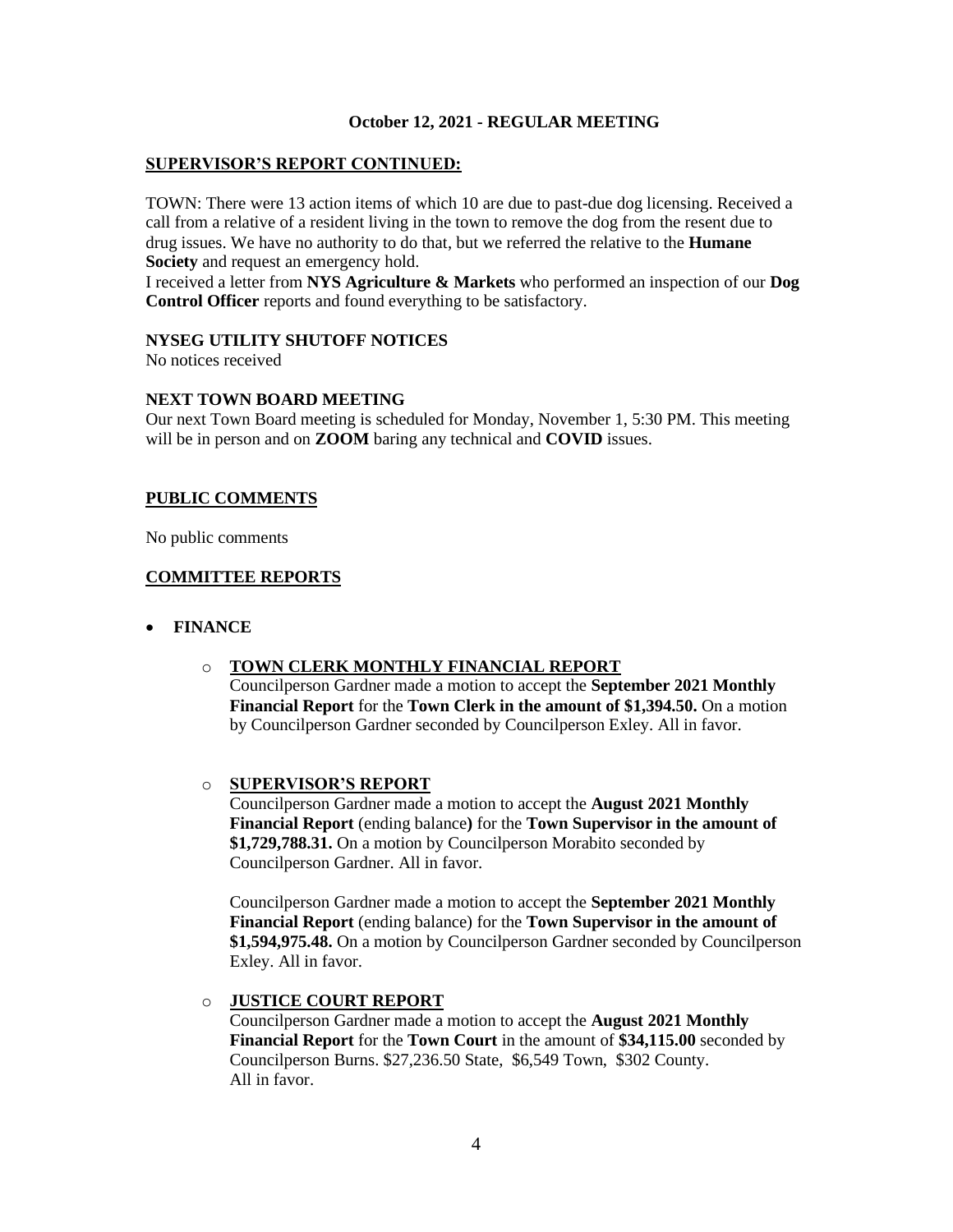# o **ABSTRACTS FOR APPROVAL**

On Motion from Councilperson Gardner, seconded by Councilperson Burns to approve **abstract # 10**, dated **October 12, 2021,** in the amount of **\$391,061.53.** Vote Ayes-5, Nays-0, Absent-0.

> Supervisor Marinaccio voting Aye Councilperson Gardner voting Aye Councilperson Exley voting Aye Councilperson Morabito voting Aye Councilperson Burns voting Aye

Unanimously passed and noted as duly adopted.

**Abstract Summary of Audited Vouchers for Funds respectively in the amount(s) of \$391,061.53.** 

| Voucher #10 for October 12, 2021, in the amount of \$391,061.53. |              |
|------------------------------------------------------------------|--------------|
| <b>General Fund</b>                                              | \$55,439.98  |
| <b>Part Town</b>                                                 | \$42.99      |
| <b>Highway</b>                                                   | \$23,127.45  |
| <b>Fire districts</b>                                            | \$0.00       |
| <b>Light Districts</b>                                           | \$2,480.74   |
| <b>Sewer Operating Dist.</b>                                     | \$271,351.12 |
| <b>Water Operating Dist.</b>                                     | \$38,619.25  |
|                                                                  |              |

### • **PERSONNEL**

- o Councilperson Gardner reported that we are looking for an assistant to the Town Clerk. Clerk Cerretani stated that she has an applicant who is interested in the Deputy Clerk position.
- o The Highway Department has recently hired Adam Howe.
- o The Highway Department is still preparing for retirements in December. Joel is keeping track of the training and getting everything all set.

## • **PLANNING**

 $\circ$  A Special Planning Board Meeting is scheduled for October 18<sup>th</sup> at 6 PM in lieu of the previously scheduled October  $25<sup>th</sup>$  meeting.

## **APPROVAL OF MINUTES**

On a motion by Councilperson Gardner seconded by Councilperson Exley to approve the **September 13, 2021, Work Session Meeting Minutes/Regular Meeting Minutes**. All in favor.

Vote- Ayes-5, Nays-0, Absent-0.

Supervisor Marinaccio voting Aye Councilperson Gardner voting Aye Councilperson Exley voting Aye Councilperson Morabito Aye Councilperson Burns voting Aye

All in favor.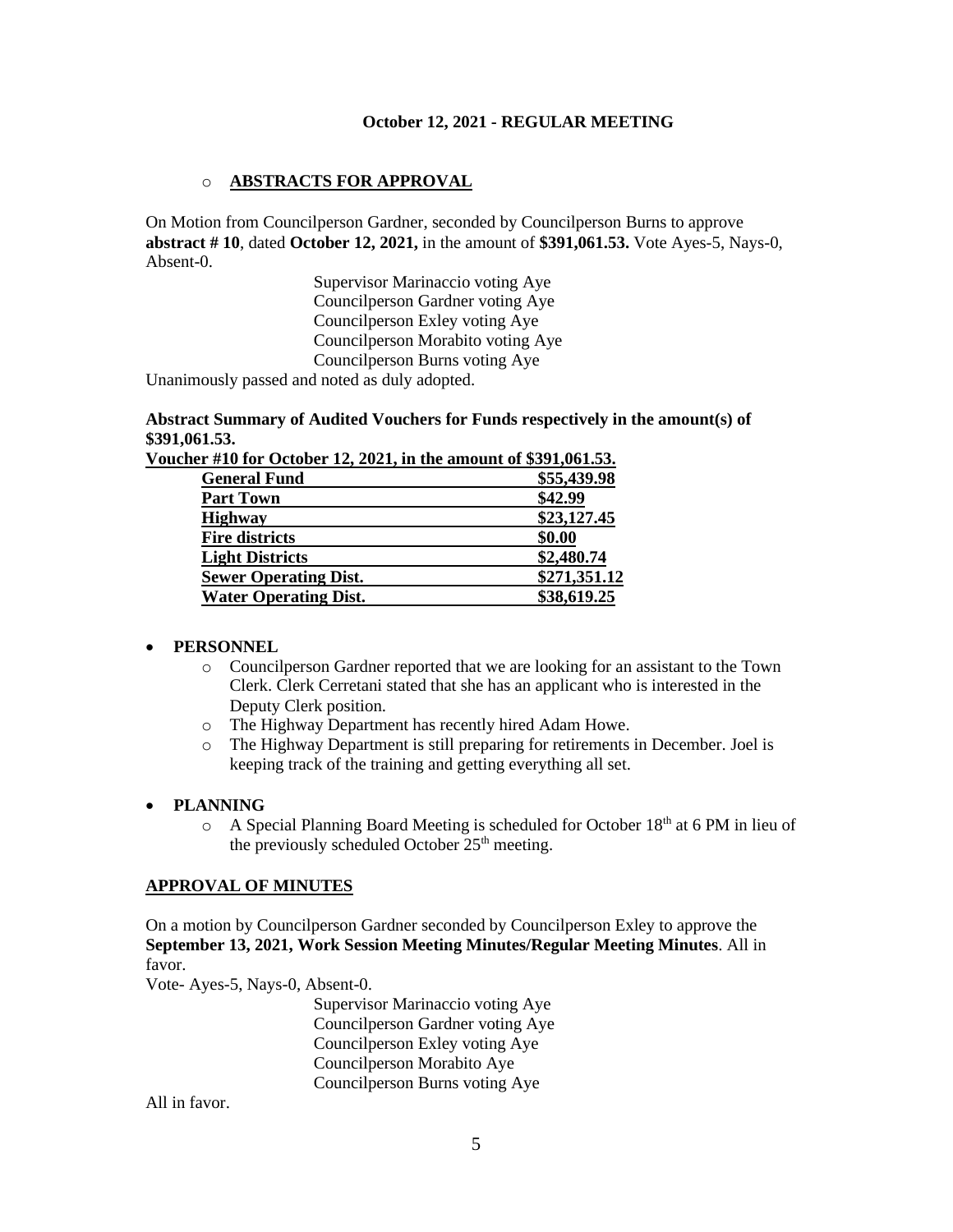## **ATTORNEY**

#### **2022 BUDGET**

#### **RESOLUTION 2021 - 25**

The following Resolution was offered by Councilperson Morabito, who moved its adoption, seconded by Councilperson Exley to wit:

BE IT RESOLVED, by the Town Board of the Town of Dickinson, Broome County, New York as follows:

## **RESOLUTION: SCHEDULE A PUBLIC HEARING FOR THE 2022 BUDGET AT 5:30 PM NOVEMBER 1, 2021**

The question of adoption of the foregoing Resolution was duly put to a vote on roll call which resulted as follows: All in favor. Vote Ayes-5, Nays-0, Absent-0.

> Supervisor Marinaccio voting Aye Councilperson Gardner voting Aye Councilperson Exley voting Aye Councilperson Morabito voting Aye Councilperson Burns voting Aye

All in favor.

## **CONDEMNATION OF 36 PULASKI STREET**

#### **RESOLUTION 2021 – 26**

The following Resolution was offered by Councilman Gardner, who moved its adoption, seconded by Councilwoman Exley to wit:

BE IT RESOLVED, by the Town Board of the Town of Dickinson, Broome County, New York as follows:

## **RESOLUTION: DECLARING THE STRUCTURE AT 36 PULASKI STREET TO BE STRUCTURALLY UNSAFE.**

Attorney VanWhy commented that the next step after the Board's action tonight is to serve notice of the Board's final decision on the property owner. He has until October 23<sup>rd</sup> to begin doing something and December as a final date to finish it.

Mr. Marinaccio asked how we go about demolishing the structure? Mr. VanWhy replied that if the property owner doesn't begin either repairing or making the structure safe in some fashion in the time we have given, the Town's next step would be to bid out demolition and provide a notice of the date and time that we would knock it down and then do it. The Attorney's office and Code Department will keep pushing the property owner to do something. The Supervisor asked, "If the property owner doesn't do anything, do we go after him for payment of the cost of the demolition?" Mr. VanWhy replied that it would then become a lien against the property. Attorney VanWhy stated that it has been determined that the building is unsafe, and this resolution gives the town the authority to go onto the property and make it safe. Mr. Marinaccio would like to put some additional measures in place for protection such as adding signage and to Mr. Kie's suggestion, put up some orange fencing.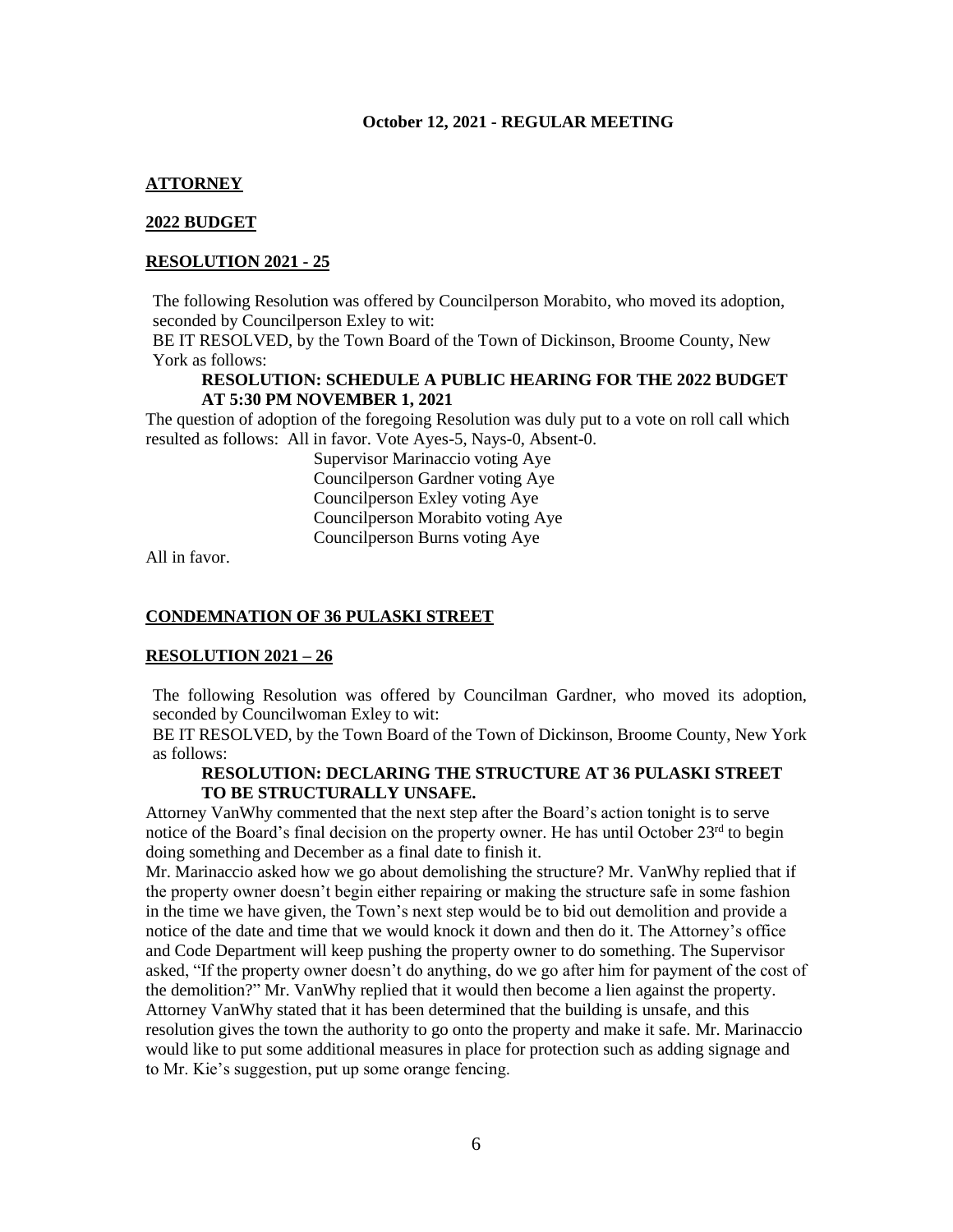The question of adoption of the foregoing Resolution was duly put to a vote on roll call which resulted as follows: All in favor. Vote Ayes-5, Nays–0, Absent-0.

Supervisor Marinaccio voting Aye Councilperson Gardner voting Aye Councilperson Exley voting Aye Councilperson Morabito Aye Councilperson Burns voting Aye

All in favor.

### **CRACKER BARREL OLD COUNTRY STORE**

#### **RESOLUTION 2021 – 27**

The following Resolution was offered by Councilperson Exley, who moved its adoption, seconded by Councilperson Gardner to wit:

BE IT RESOLVED, by the Town Board of the Town of Dickinson, Broome County, New York as follows:

# **RESOLUTION: APPROVING THE CRACKER BARREL OLD COUNTRY STORE RESTAURANT WINE APPLICATION**

The question of adoption of the foregoing Resolution was duly put to a vote on roll call which resulted as follows: All in favor. Vote Ayes-5, Nays–0, Absent-0.

> Supervisor Marinaccio voting Aye Councilperson Gardner voting Aye Councilperson Exley voting Aye Councilperson Morabito Aye Councilperson Burns voting Aye

All in favor.

### **PUBLIC WORKS**

- Public Works Commissioner Kie reported that leaf pick up continues.
- Yard waste was heavy today.
- Milling of Iris Drive will begin next week. Paving will take place after that. Broome Bituminous is performing the work. Informational flyers will be distributed to the residents.
- Public Works Commissioner Kie asked the Board to consider shutting water service off for residents who are delinquent in paying their water bills**.** Mr. Kie alerted the Board that 39 Pulaski Street is almost \$1,300 in arrears for the water bill. It was in the County's hands but has now been sold to an individual. The tenant still living there is the previous owner who defaulted on his taxes. We do not have an accurate reading on the building because something has happened to either the meter or the wire going to the meter. The tenant won't let the Water Department in. Mr. Kie would like to shut the water off. Attorney VanWhy recommended that the Town mail and post on the door a letter saying w**e** have twice approached you and you have denied us access. This is your final notice. Contact us, otherwise we will follow the procedure for turning your water off. Service of a 5-day notice to comply. He can appeal to the Town Board and explain his justification. Close the hearing and continue with the water shutoff.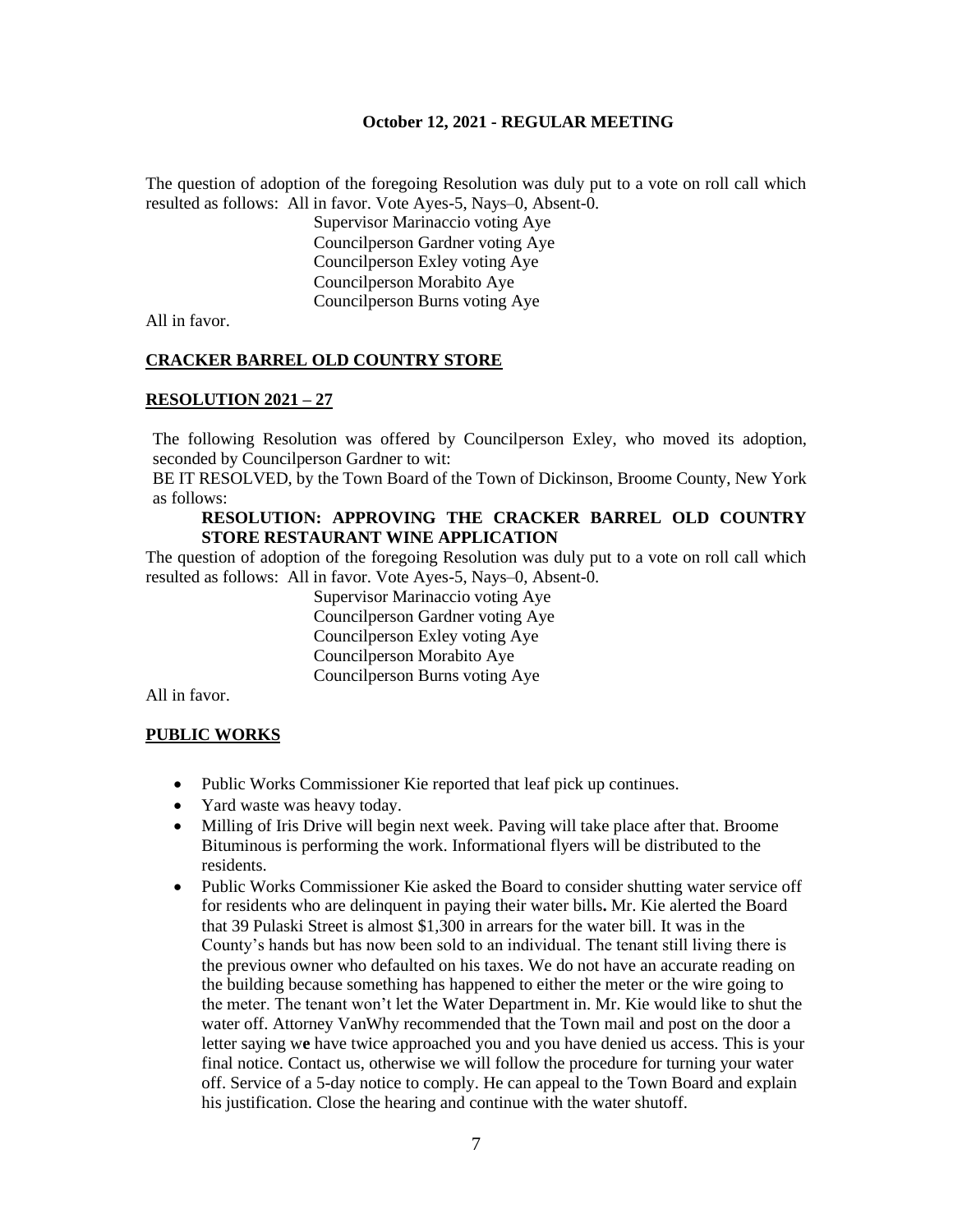Currently, if water bills are unpaid, they are re-levied to taxes at the end of the year. Often, we lose out on thousands of dollars of unpaid water/sewer bills that have been re-levied to taxes and then the properties end up being foreclosed on by the County, the County then sells the property, and we don't get our money. Councilman Morabito remarked that many residents have their water bills re-levied to taxes for a tax benefit. It was noted that this occurs because we have allowed it to. We have \$200,000 in unpaid water bills each year. If we start shutting water service off during the year, after the initial shock, the residents will comply. The councilmembers and Public Works Commissioner offered several solutions to the problem in a lengthy in-depth discussion. One concern was that the extra work will be an administrative headache. Councilperson Morabito suggested a timeline that if the water bill isn't paid after 5 days of the due date, then we send a notice out that payment is due within 10 days, or the water will be shut off.

The discussion continued with Attorney VanWhy advising that he, Mr. Kie, and Mrs. Wike should get together to come up with a plan as to what process needs to be followed regarding delinquent water bills to include a date certain (internally) by when payment needs to be made, to then generate the notices to the customers - pay by this date or the water will be shut off or the resident can request a hearing in front of the Town Board.

Councilperson Exley asked in this instance; specifically, 39 Pulaski Street, will the Health Department be notified if we shut the water off? Mr. Van Why replied that once the water is shut off, the Code Department would tag the property stating that by order of the Code Department, the property is uninhabitable and if the tenant continues to stay, we will need to call the Sheriff.

# **ZONING**

Chairman Compton reported that the Zoning Board is working on several requests: Foland Lumber, 2 decks and Dunkin Donuts. Mr. Rafferty reported that all the recommendations came back for Dunkin Donuts with the exception of Broome County Planning. **NYSDOT** said no and BMTS said no to the request. Mr. VanWhy stated that an application was submitted, and the board could simply do no action, but it is a lot clearer if there is a motion to deny the application. Mr. Rafferty commented that the County recommendation has not come back yet, and he would like to wait for that – the 30 days is not up yet. Attorney VanWhy explained if we were approving the application, we would have to wait the 30 days but if we deny the application, it is not necessary to wait the 30 days. Mr. Marinaccio asked to proceed with a resolution.